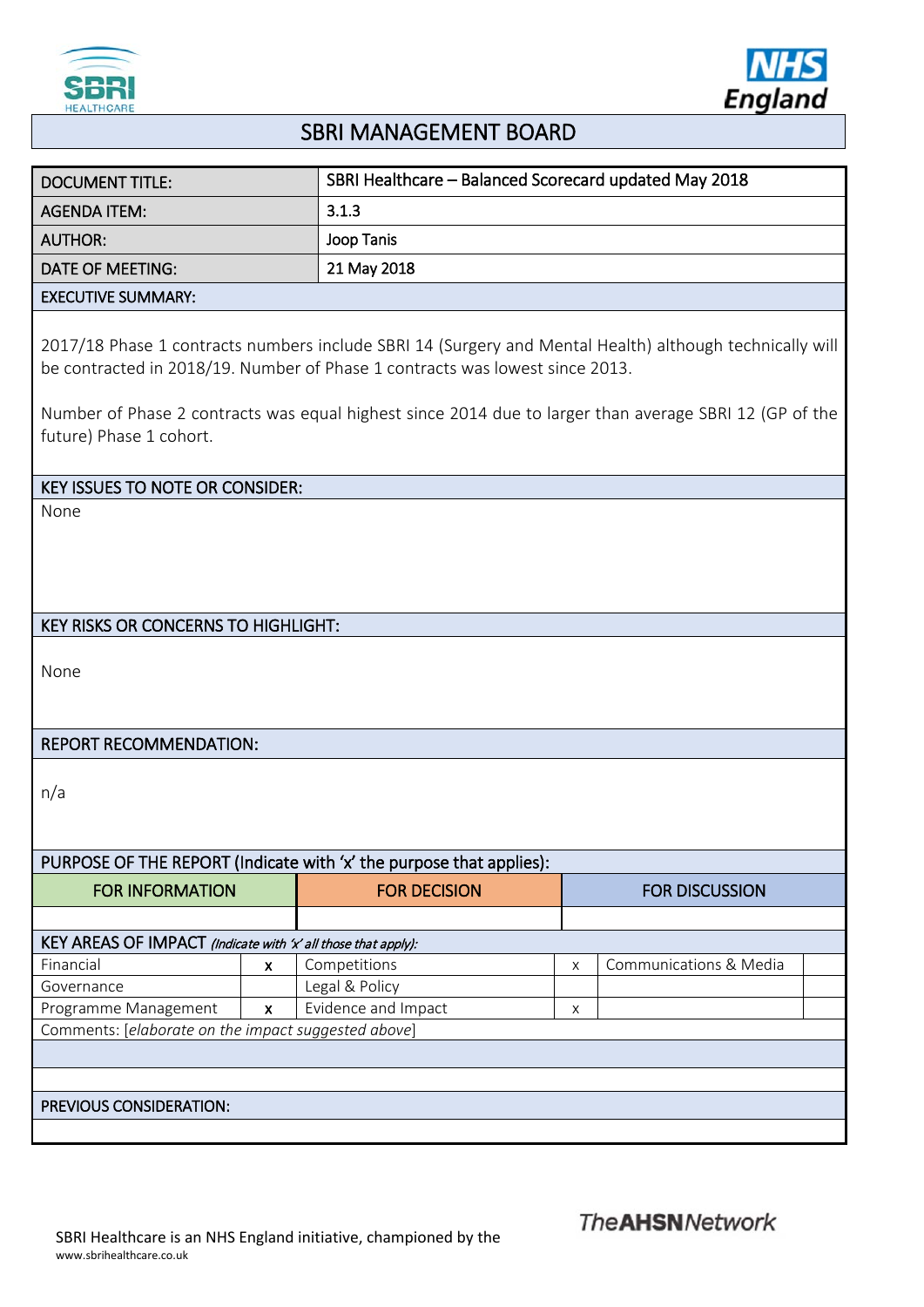## **SBRI HEALTHCARE - BALANCED SCORE CARD Last Updated: May 2018**

| <b>Competition management</b>                                                                                                                                                                                                                                                           |                                                                                                                                                                                                                                                                                 | 2012-<br>13                                                                                                                                                                                                                                                                                | 2013-14                           | 2014-15                                                    | 2015-16                                                  |                              | 2016-17                           | 2017-18 |                |
|-----------------------------------------------------------------------------------------------------------------------------------------------------------------------------------------------------------------------------------------------------------------------------------------|---------------------------------------------------------------------------------------------------------------------------------------------------------------------------------------------------------------------------------------------------------------------------------|--------------------------------------------------------------------------------------------------------------------------------------------------------------------------------------------------------------------------------------------------------------------------------------------|-----------------------------------|------------------------------------------------------------|----------------------------------------------------------|------------------------------|-----------------------------------|---------|----------------|
| Competitions run                                                                                                                                                                                                                                                                        |                                                                                                                                                                                                                                                                                 | $\mathbf 1$                                                                                                                                                                                                                                                                                | $\overline{7}$                    | 10                                                         | 6                                                        |                              | 8                                 | 8       |                |
| Applications received                                                                                                                                                                                                                                                                   |                                                                                                                                                                                                                                                                                 | 49                                                                                                                                                                                                                                                                                         | 455                               | 382                                                        | 258                                                      |                              | 433                               | 265     |                |
| P1 Contracts awarded (number)                                                                                                                                                                                                                                                           |                                                                                                                                                                                                                                                                                 | 5                                                                                                                                                                                                                                                                                          | 43                                | 40                                                         | 26                                                       |                              | 39                                | 22      |                |
| P1 Contracts awarded (value)                                                                                                                                                                                                                                                            |                                                                                                                                                                                                                                                                                 | £0.4m                                                                                                                                                                                                                                                                                      | £4.2m                             | £3.8 m                                                     | E2.3m                                                    |                              | £3.12m                            | £1.75m  |                |
| Success rate into Phase 1 (avg.)                                                                                                                                                                                                                                                        |                                                                                                                                                                                                                                                                                 | 10.2%                                                                                                                                                                                                                                                                                      | 9.45%                             | 10.5%                                                      | 10.1%                                                    |                              | 9.00%                             | 8.3%    |                |
| P2 Contracts awarded (number)                                                                                                                                                                                                                                                           |                                                                                                                                                                                                                                                                                 | 5                                                                                                                                                                                                                                                                                          | 16                                | 20                                                         | 18                                                       |                              | 12                                | 20      |                |
|                                                                                                                                                                                                                                                                                         | P2 Contracts awarded (value)                                                                                                                                                                                                                                                    |                                                                                                                                                                                                                                                                                            | £10.9m                            | £18.5m                                                     | £15.2m                                                   |                              | £7.75m                            | £11.5m  |                |
| <b>Possible NHS/LA benefits by</b><br>competition round*                                                                                                                                                                                                                                |                                                                                                                                                                                                                                                                                 |                                                                                                                                                                                                                                                                                            | <b>Autumn</b><br>2013<br>$(n=35)$ | <b>Spring &amp;</b><br><b>Autumn</b><br>2014<br>$(n=40)$   | <b>Spring &amp;</b><br><b>Autumn</b><br>2015<br>$(n=26)$ |                              | <b>Spring</b><br>2016<br>$(n=17)$ |         |                |
| Annual savings forecast                                                                                                                                                                                                                                                                 |                                                                                                                                                                                                                                                                                 |                                                                                                                                                                                                                                                                                            | £510<br>million                   | £722m                                                      | £180m                                                    |                              | £444m<br>(SBRI 11<br>only)        |         |                |
| No. of likely patients treated                                                                                                                                                                                                                                                          |                                                                                                                                                                                                                                                                                 |                                                                                                                                                                                                                                                                                            | 23m                               | 3.5m                                                       | 15m                                                      |                              | 18m (SBRI<br>11 only)             |         |                |
| <b>Comments</b>                                                                                                                                                                                                                                                                         |                                                                                                                                                                                                                                                                                 | *All values taken from assessments during phase 1 completed by independent health economists<br>on behalf of SBRI. Assessments are early indicators of potential net cost savings per annum based<br>on likely market penetration of between 5-25% (avg. 15%) depending on the technology. |                                   |                                                            |                                                          |                              |                                   |         |                |
| <b>Knowledge and business</b><br>opportunities created *                                                                                                                                                                                                                                |                                                                                                                                                                                                                                                                                 | <b>Total</b>                                                                                                                                                                                                                                                                               |                                   |                                                            |                                                          |                              | % increase since last report      |         |                |
| NICE approvals                                                                                                                                                                                                                                                                          |                                                                                                                                                                                                                                                                                 | 1 (Sky Medical) NB: only 5 submitted<br>n/a                                                                                                                                                                                                                                                |                                   |                                                            |                                                          |                              |                                   |         |                |
|                                                                                                                                                                                                                                                                                         | Approx. number new IP applications                                                                                                                                                                                                                                              | 135                                                                                                                                                                                                                                                                                        |                                   |                                                            |                                                          |                              |                                   |         |                |
| Approx. number of patients<br>benefitting (trials/sales)                                                                                                                                                                                                                                |                                                                                                                                                                                                                                                                                 | 704,000 (23,000/681,000)                                                                                                                                                                                                                                                                   |                                   |                                                            |                                                          | n/a (new metric as per AHSN) |                                   |         |                |
|                                                                                                                                                                                                                                                                                         | Approx. number of sites (trial/sales)                                                                                                                                                                                                                                           | 778 (522/256)                                                                                                                                                                                                                                                                              |                                   |                                                            | n/a (new metric as per AHSN)                             |                              |                                   |         |                |
| Approx. number finalised<br>(UK and abroad)                                                                                                                                                                                                                                             | agreements with other companies                                                                                                                                                                                                                                                 |                                                                                                                                                                                                                                                                                            | 357 (50)                          |                                                            |                                                          |                              | new metric as per AHSN            |         |                |
| *Numbers taken from OHE survey in 2014, updated with HEE survey Jun 2016 & Survey Jun 2017<br><b>Comments</b>                                                                                                                                                                           |                                                                                                                                                                                                                                                                                 |                                                                                                                                                                                                                                                                                            |                                   |                                                            |                                                          |                              |                                   |         |                |
| <b>Economic Value+</b>                                                                                                                                                                                                                                                                  |                                                                                                                                                                                                                                                                                 | <b>Total</b>                                                                                                                                                                                                                                                                               |                                   |                                                            |                                                          | % increase since last report |                                   |         |                |
| Jobs (created/safeguarded)                                                                                                                                                                                                                                                              |                                                                                                                                                                                                                                                                                 | 799                                                                                                                                                                                                                                                                                        |                                   |                                                            |                                                          | 1%                           |                                   |         |                |
| Amount of additional funding<br>leveraged by SBRI companies                                                                                                                                                                                                                             |                                                                                                                                                                                                                                                                                 | £125m                                                                                                                                                                                                                                                                                      |                                   |                                                            |                                                          | 8%                           |                                   |         |                |
| Healthcare funded products                                                                                                                                                                                                                                                              | No of companies exporting SBRI<br>19 (11 Health, 365 Response, Advanced Therapeutic Materials,<br>Astrimmune, Big White Wall, Cupris, Dynamic Health, Fuel 3D, Handaxe,<br>Hidalgo, Inotec, Isansys, Lightpoint Medical, Mayden, MIRA, Owlstone,<br>Polyphotonix, Tika, uMotif) |                                                                                                                                                                                                                                                                                            |                                   |                                                            |                                                          |                              |                                   |         |                |
| No of SBRI Healthcare funded                                                                                                                                                                                                                                                            |                                                                                                                                                                                                                                                                                 | Approx 50 (39 have<br>No of companies with<br>Less than £100k                                                                                                                                                                                                                              |                                   |                                                            | 19                                                       |                              |                                   |         |                |
| buy):                                                                                                                                                                                                                                                                                   | products on the market (available to                                                                                                                                                                                                                                            | sales achieved)                                                                                                                                                                                                                                                                            | reported commercial               | <b>SBRI Healthcare</b><br>£100k to £500k<br>funded product |                                                          | 16                           |                                   |         |                |
|                                                                                                                                                                                                                                                                                         |                                                                                                                                                                                                                                                                                 |                                                                                                                                                                                                                                                                                            |                                   | revenues of:<br>(reported)                                 |                                                          |                              | More than<br>£500k                |         | $\overline{4}$ |
| <b>Comments</b>                                                                                                                                                                                                                                                                         | +Updated quarterly via company reports and 2017 survey (last updated June 2017);                                                                                                                                                                                                |                                                                                                                                                                                                                                                                                            |                                   |                                                            |                                                          |                              |                                   |         |                |
| Companies with commercial sales: 11Health, 365 Response, ADI, Advanced Therapeutics,<br>Astrimmune, Bespak, Big White Wall, CareFlow Connect, Caresourcer, Cupris, Docobo, Dynamic<br>Health, Edixomed, Fuel 3D, Halliday James, Handaxe, Hidalgo, Ieso Digital Health, Inotec, iPLATO, |                                                                                                                                                                                                                                                                                 |                                                                                                                                                                                                                                                                                            |                                   |                                                            |                                                          |                              |                                   |         |                |